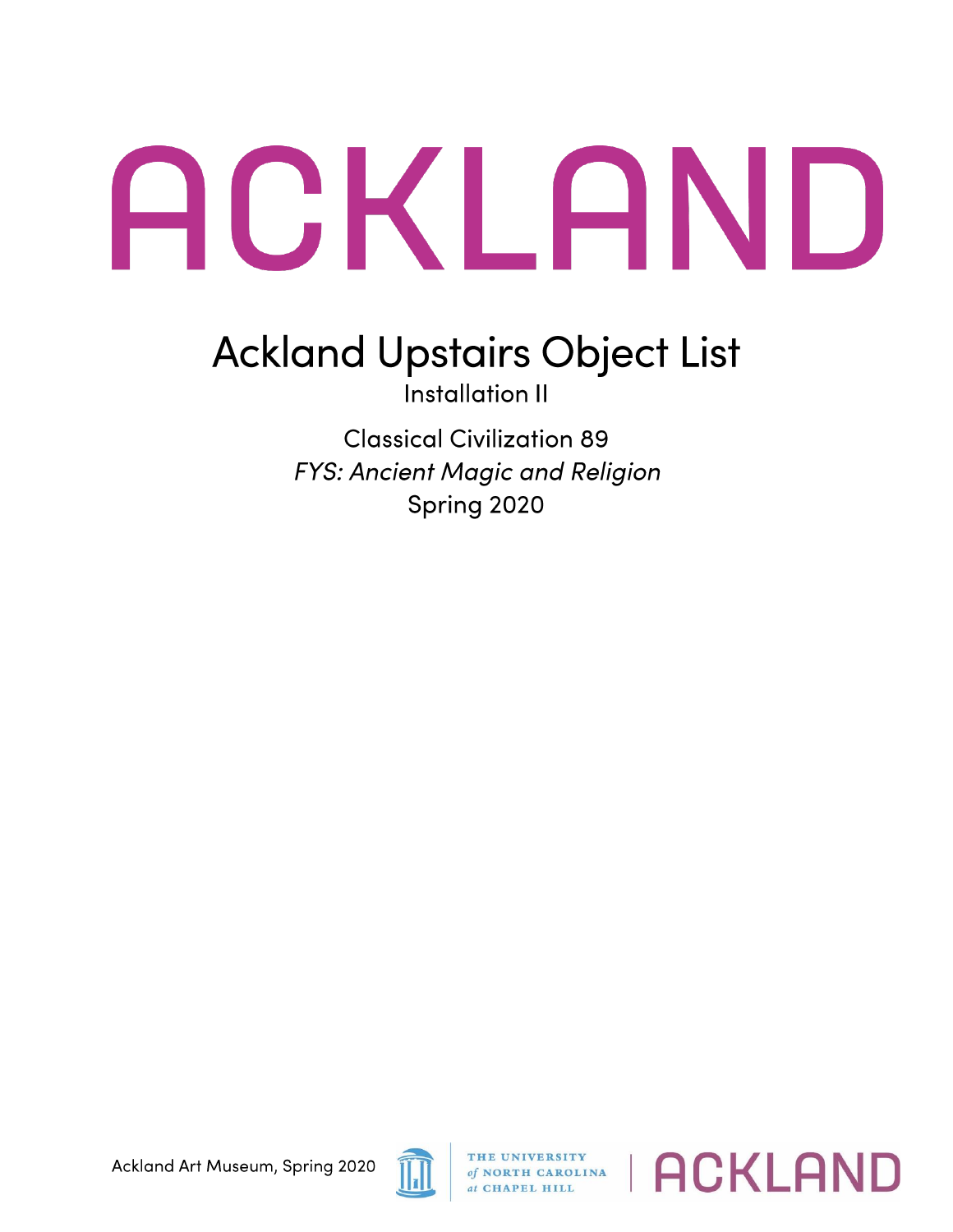| George Bickham the younger, British, c. 1706<br>$-1771$<br>after Rembrandt van Rijn, Dutch, 1606 –<br>1669<br>A Scholar in His Study ("Faust"), c. 1721-71<br>etching<br>Burton Emmett Collection, 58.1.454 |  |
|-------------------------------------------------------------------------------------------------------------------------------------------------------------------------------------------------------------|--|
| Unidentified artist<br>Greek<br>Pan, 400-300 BCE<br>terracotta<br>Ackland Fund, 66.27.8                                                                                                                     |  |
| Unidentified artist<br>Egyptian, Late Period (c. 664 – 343 BCE) to<br>Ptolemaic Period (305 - 30 BCE)<br>Bes Amulet, c. 664-30 BCE<br>unglazed bright blue faience<br>Ackland Fund, 62.19.8                 |  |
| Unidentified artist<br>Egyptian, Late Period (c. 664 – 343 BCE) to<br>Ptolemaic Period (305 - 30 BCE)<br>Pataikos Amulet, c. 664-30 BCE<br>bright blue faience<br>Ackland Fund, 62.19.10                    |  |
| Unidentified artist<br>Egyptian, Late Period, Twenty-Sixth to<br><b>Thirtieth Dynasty</b><br>Wedjat Eye Amulet, c. 664-343 BCE<br>bright green and black faience<br>Ackland Fund, 62.19.22                  |  |
| attributed to the Painter of Munich 2335<br>Greek, Attic, active c. 450 - 420 BCE<br>Lekythos, Oil Vase, with Mourning Scene, c.<br>430-420 BCE<br>terracotta, white-ground ware<br>Ackland Fund, 63.5.1    |  |
| Unidentified artist<br>Roman, Imperial period<br>Perfume Flask, 1st-2nd century CE<br>glass, pale yellow green<br>Gift of Professor and Mrs. Herbert Bodman,<br>75.3.10                                     |  |



*A <b>C ACKLAND*